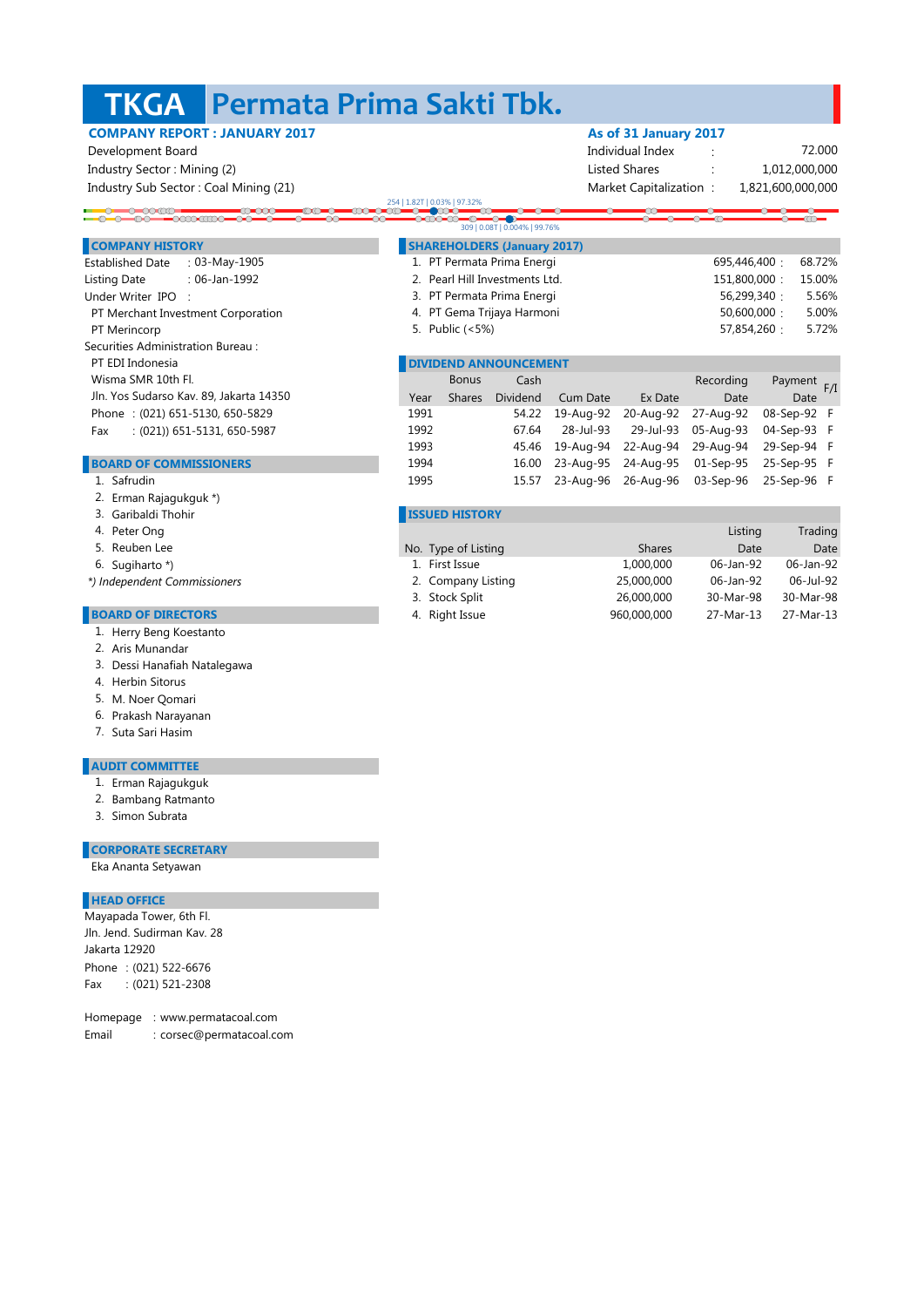# **Permata Prima Sakti Tbk. TKGA**





| <b>SHARES TRADED</b> | 2013    | 2014    | 2015    | 2016    | $Jan-17$ |
|----------------------|---------|---------|---------|---------|----------|
| Volume (Million Sh.) | 371     | 79      | 0.000   | 51      | 0.04     |
| Value (Billion Rp)   | 332     | 153     | 0.000   | 83      | 0.06     |
| Frequency (Thou. X)  | 23      | 8       | 0.003   | 0.02    | 0.001    |
| Days                 | 167     | 98      | 3       | 9       | 1        |
| Price (Rupiah)       |         |         |         |         |          |
| High                 | 3,500   | 2.440   | 1,800   |         |          |
| Low                  | 310     | 1,800   | 1,800   |         |          |
| Close                | 2,375   | 1.800   | 1,800   | 1,800   | 1,800    |
| Close*               | 2,375   | 1,800   | 1,800   | 1,800   | 1,800    |
| PER(X)               | $-8.46$ | $-5.02$ | $-5.02$ | $-3.35$ | $-3.35$  |
| PER Industry (X)     | 15.42   | 3.23    | 0.60    | -4.41   | $-2.64$  |
| PBV (X)              | 3.28    | 4.09    | 4.09    | 4.09    | 4.09     |
|                      |         |         |         |         |          |

*\* Adjusted price after corporate action*

| <b>TRADING ACTIVITIES</b> |                              |                              |       |                |               |                          |              |
|---------------------------|------------------------------|------------------------------|-------|----------------|---------------|--------------------------|--------------|
|                           |                              | <b>Closing Price</b>         |       | Freq.          | Volume        | Value                    |              |
| Month                     | High                         | Low                          | Close | (X)            |               | (Thou. Sh.) (Million Rp) | Day          |
| Jan-13                    |                              |                              | 250   |                |               |                          |              |
| Feb-13                    |                              | $\blacksquare$               | 250   | $\frac{1}{2}$  |               |                          |              |
| $Mar-13$                  | 930                          | 310                          | 930   | 15             | 76,670        | 38,387                   | 10           |
| Apr-13                    | $\qquad \qquad \blacksquare$ | $\blacksquare$               | 930   | 21             | 60,819        | 50,925                   | 10           |
| $May-13$                  | 3,500                        | 1,160                        | 1,940 | 669            | 163,894       | 84,255                   | 21           |
| Jun-13                    | 1,940                        | 1,200                        | 1,390 | 44             | 78            | 109                      | 13           |
| Jul-13                    | 1,650                        | 850                          | 1,000 | 101            | 191           | 197                      | 17           |
| Aug-13                    | 1,480                        | 1,090                        | 1,480 | 781            | 3,975         | 5,068                    | 15           |
| $Sep-13$                  | 2,400                        | 1,440                        | 2,200 | 2,550          | 11,156        | 22,363                   | 21           |
| $Oct-13$                  | 2,650                        | 2,200                        | 2,450 | 7,402          | 19,753        | 47,821                   | 21           |
| Nov-13                    | 2,600                        | 2,325                        | 2,350 | 6,644          | 20,106        | 48,637                   | 20           |
| Dec-13                    | 2,400                        | 2,250                        | 2,375 | 4,372          | 14,729        | 34,385                   | 19           |
|                           |                              |                              |       |                |               |                          |              |
| Jan-14                    | 2,440                        | 2,325                        | 2,345 | 5,370          | 16,615        | 39,283                   | 20           |
| Feb-14                    | 2,360                        | 2,245                        | 2,335 | 721            | 3,017         | 6,994                    | 19           |
| Mar-14                    | 2,340                        | 2,240                        | 2,305 | 941            | 4,861         | 11,087                   | 20           |
| Apr-14                    | 2,305                        | 2,225                        | 2,235 | 658            | 53,927        | 93,636                   | 19           |
| $May-14$                  | 2,290                        | 2,125                        | 2,125 | 176            | 701           | 1,557                    | 8            |
| Jun-14                    | 2,130                        | 1,865                        | 1,990 | 5              | 6             | 11                       | 2            |
| Jul-14                    | -                            | $\frac{1}{2}$                | 1,990 | 1              | 31            | 60                       | $\mathbf{1}$ |
| Aug-14                    | $\overline{\phantom{0}}$     | $\overline{\phantom{a}}$     | 1,990 | ÷,             | ÷,            | ÷,                       |              |
| $Sep-14$                  | 2,000                        | 1,990                        | 2,000 | 17             | 161           | 321                      | 5            |
| Oct-14                    | 1,900                        | 1,800                        | 1,800 | 5              | 13            | 24                       | 3            |
| Nov-14                    |                              |                              | 1,800 | 1              | 0.0           | 0.0                      | 1            |
| $Dec-14$                  | $\overline{\phantom{0}}$     | $\blacksquare$               | 1,800 | ÷,             | $\frac{1}{2}$ | $\blacksquare$           | ÷,           |
|                           |                              |                              |       |                |               |                          |              |
| Jan-15                    | -                            | $\qquad \qquad \blacksquare$ | 1,800 | 1              | 0.0           | 0.0                      | 1            |
| Feb-15                    |                              | ÷,                           | 1,800 | ÷,             | ÷.            | ÷,                       |              |
| Mar-15                    | 1,800                        | 1,800                        | 1,800 | $\overline{2}$ | 0.1           | 0.2                      | 2            |
| Apr-15                    | -                            | -                            |       | -              |               |                          |              |
| May-15                    | ÷,                           |                              |       |                |               |                          |              |
| Jun-15                    | ÷,                           | ÷,                           |       |                |               |                          |              |
| Jul-15                    |                              |                              |       |                |               |                          |              |
| Aug-15                    |                              |                              |       |                |               |                          |              |
| $Sep-15$                  |                              |                              |       |                |               |                          |              |
| Oct-15                    |                              |                              |       |                |               |                          |              |
| Nov-15                    |                              |                              |       |                |               |                          |              |
| $Dec-15$                  |                              | L,                           |       |                |               |                          |              |
|                           |                              |                              |       |                |               |                          |              |
| Jan-16                    |                              |                              |       |                |               |                          |              |
| Feb-16                    |                              |                              |       |                |               |                          |              |
| Mar-16                    |                              |                              |       |                |               |                          |              |
| Apr-16                    |                              |                              |       |                |               |                          |              |
| May-16                    |                              |                              |       |                |               |                          |              |
| Jun-16                    |                              |                              |       |                |               |                          |              |
| $Jul-16$                  |                              |                              |       |                |               |                          |              |
| Aug-16                    |                              |                              | 1,800 | 8              | 252           | 405                      | 4            |
| $Sep-16$                  |                              | ÷                            | 1,800 | 5              | 186           | 302                      | 3            |
| Oct-16                    |                              | ٠                            | 1,800 | ÷              |               | -                        |              |
| Nov-16                    |                              |                              | 1,800 | -              |               |                          |              |
| Dec-16                    |                              |                              | 1,800 | 2              | 50,577        | 81,936                   | 2            |
| Jan-17                    |                              |                              | 1,800 | 1              | 37            | 61                       | 1            |